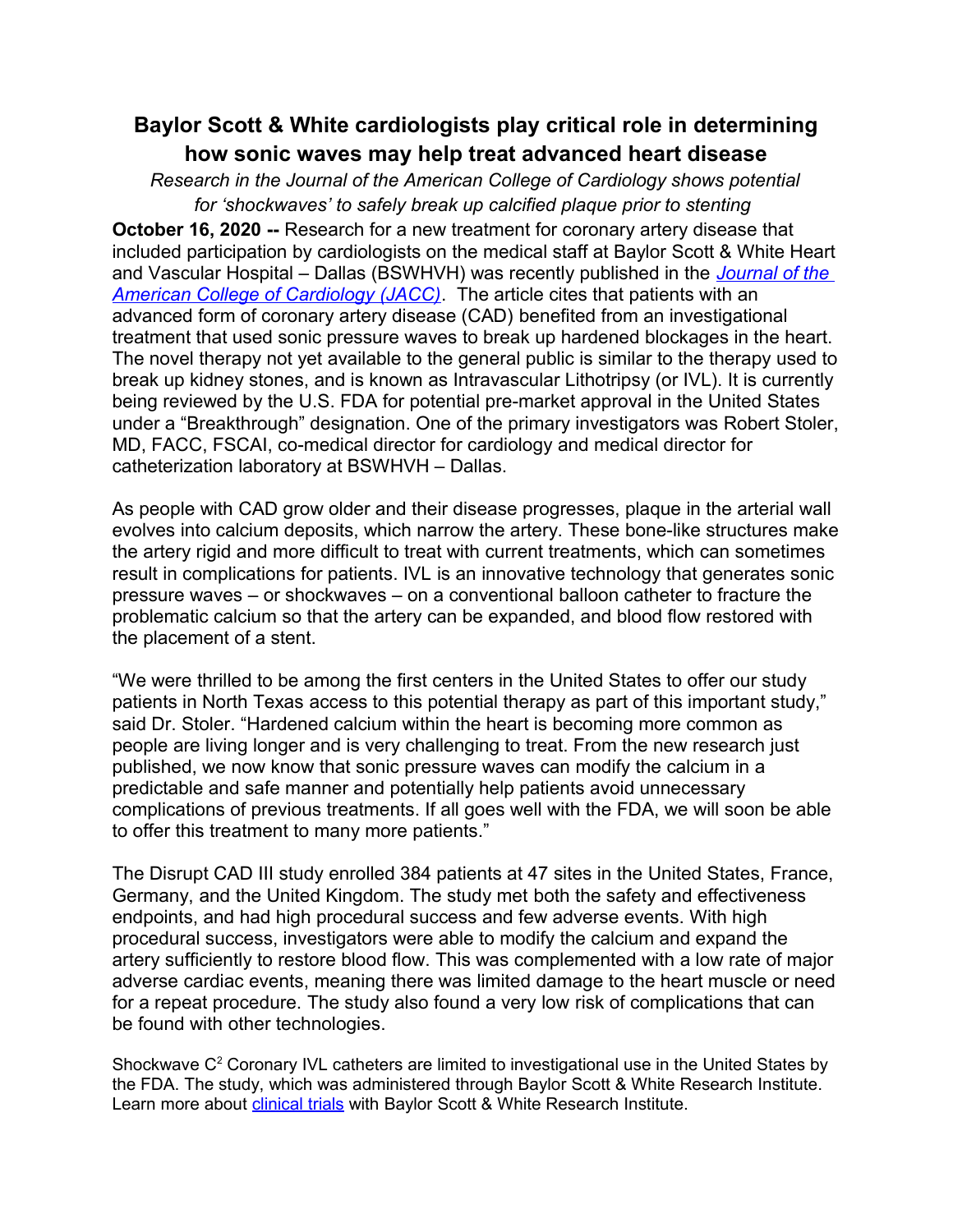## **About Calcified Coronary Artery Disease**

Calcium slowly develops and progresses to its hardened, bone-like state over the course of several decades of cellular growth and death in diseased plaque within the heart arteries. While it is slow to develop, its impact is immediately encountered when performing procedures in calcified lesions. The calcium's hardened structure restricts normal artery movement and makes the rigid arterial tissue resistant to traditional balloon therapies that have been designed to compress the plaque within the artery wall to restore normal blood flow. For these reasons, the presence of calcium increases the complexity of most cases and decreases the effectiveness of most treatments.

## **How Intravascular Lithotripsy (IVL) Works**

Intravascular Lithotripsy uses a small generator to produce therapeutic sonic pressure waves from a catheter that is threaded through the arterial system to the site of the heart blockage. The pressure waves pass through the soft arterial tissue, preferentially disrupting the hardened calcified plaque inside the arterial wall by creating a series of micro-fractures. After the calcium has been modified, the artery can be expanded using a low-pressure balloon and a stent, thereby enabling even historically challenging CAD patients to be treated effectively with minimal injury to the artery. For an animation of the procedure, visit [www.intravascularlithotripsy.com.](http://www.intravascularlithotripsy.com/)

### **About Baylor Scott & White Heart and Vascular Hospital - Dallas**

Founded in a tradition of research and innovation, Baylor Scott & White Heart and Vascular Hospital – Dallas† opened in 2002 as the region's first and only dedicated hospital to heart and vascular care. The Dallas hospital is located adjacent to Baylor University Medical Center - Dallas, a part of Baylor Scott & White Health. Baylor Scott & White Heart and Vascular Hospital – Dallas has cardiology services available at Baylor Scott & White All Saints Medical Center – Fort Worth. With more than 43,000 patient registrations annually, a broad array of advanced cardiac interventional procedures and vascular surgeries are available, as well as diagnostic imaging and cardiac rehabilitative services. Programs on wellness and prevention are offered for the community. Additional information may be found at the hospital's website, BaylorHeartHospital.com or on the app, Baylor Heart Center, downloaded from the Apple store. To find a specialist, please call 1.844.BSW.DOCS.

### **About Baylor Scott & White Research Institute**

Extending investigational expertise across more than 50 specialties areas, Baylor Scott & White Research Institute provides the business and regulatory infrastructure to accelerate medical breakthroughs and innovative new treatment models through clinical and translational activities. Baylor Scott & White Research Institute is present at sites and centers across Baylor Scott & White Health and maintains nearly 2,000 active trials each year.

**<sup>†</sup>** Joint ownership with physicians.

*Notice Regarding Physician Ownership: Baylor Scott & White Heart and Vascular Hospital is a hospital in which physicians have an ownership or investment interest. The list of the physician owners or investors is available to you upon request. Physicians provide clinical services as members of the medical staff at one of Baylor Scott & White*